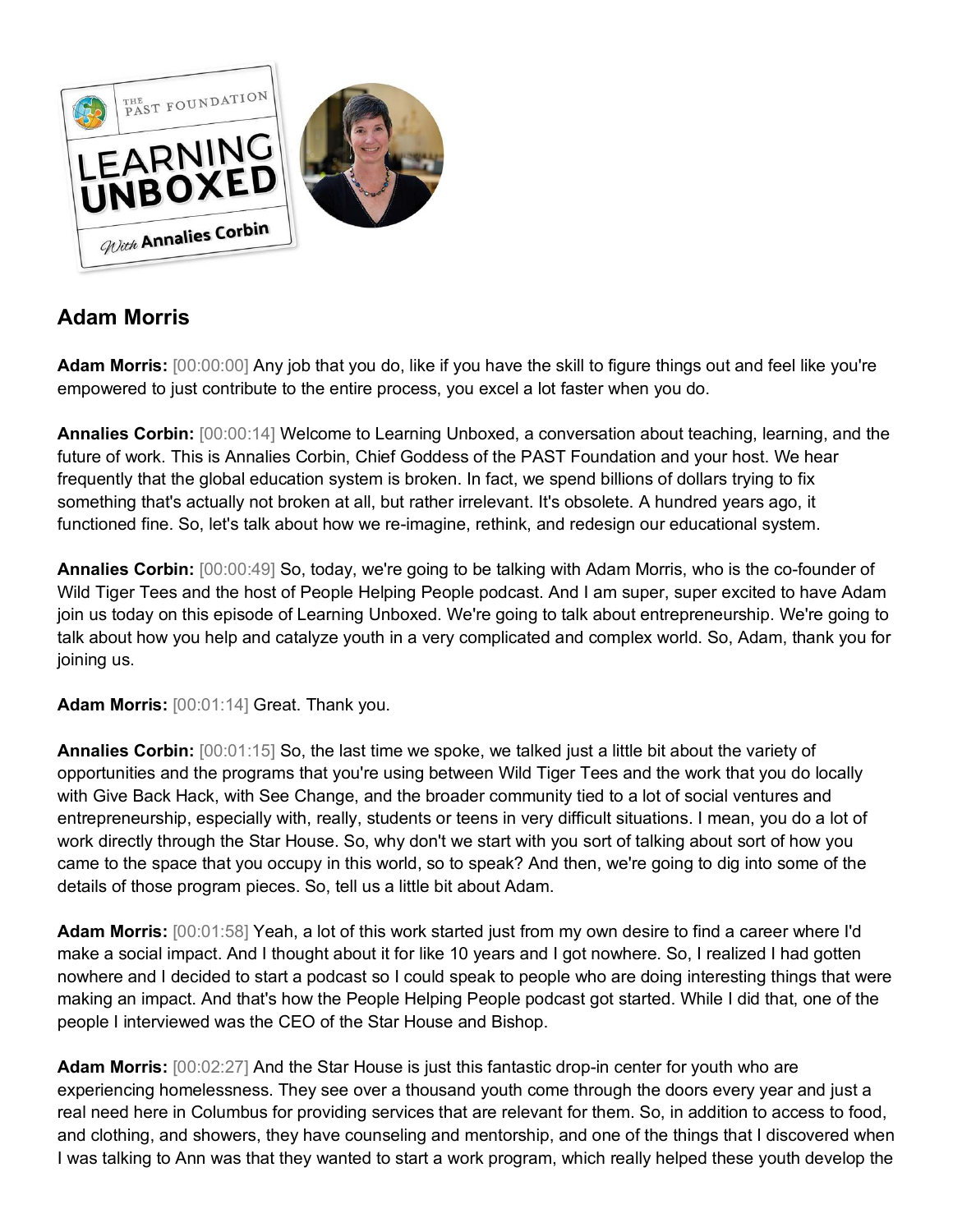skills that they need to succeed. And something about this story really struck me that it's not just going out and finding a job, they have to find transportation, and housing, and all the pieces that kind of go along with that.

**Adam Morris:** [00:03:14] That sat in the back of my mind. And a few months later, I found myself going to a Give Back Hack kind of weekend event and they're a fantastic launch pad for social enterprises where you come in on Friday night and you pitch ideas of social enterprises you want to start, and very quickly and kind of organically, they find the top 10 ideas on foreign teams, and then you have a weekend to kind of flush things out. And so, I pitched what became a Wild Tiger Tees. Actually over the weekend, we had a team of about 13 people working on this idea and we walked away with five co-founders saying, yeah, let's get this off the ground.

**Annalies Corbin:** [00:03:54] I had no idea, I did not realize that the Wild Tiger Tees came out of Give Back Hack. That's awesome.

**Adam Morris:** [00:04:03] Yeah.

**Annalies Corbin:** [00:04:04] I love that.

Adam Morris:  $[00:04:05]$  It was a great experience, too, just that rush of people coming together.

**Annalies Corbin:** [00:04:08] Oh, yeah. Yeah.

**Adam Morris:** [00:04:11] I think so often, we have these dreams of starting something, but it's so overwhelming because we know we don't know enough. But just being in this environment, where it's like, okay, I don't need to know everything and here's what I have to offer. And I'm curious and I'm ready to dive in, and you find other people like that with other skills that you can really accomplish quite a lot.

**Annalies Corbin:** [00:04:33] It's amazing. And part of what makes it so really, really awing, I guess, is the fact that it's so organic, right? You have this idea, people come together, they add to your idea, they take away from the idea, they give something back in return, and you end up in a place that for most people who participated in that, it can be very altering. And so, you walked away from Give Back Hack with Wild Tiger Tees. And so, tell our listeners, so what exactly does Wild Tiger Tees do? And then, how have you incorporated that directly with the needs of the Star House?

**Adam Morris:** [00:05:14] So, the idea was a work program centered around screen-printing t-shirts, where we could go in and teach the youth how to screen-print t-shirts, go out and get orders from around the community, and print bulk orders. And then, we fulfill these orders and they get paid for that work. But while we're working, we're also talking about jobs, and teamwork, and communication, and giving them feedback, so we notice things that happen.

**Adam Morris:** [00:05:42] And so, the idea is to really give them that kind of support that they don't get from the low-wage jobs that they typically find. So, quite often, they end up working for a fast food or in warehouses, where it's like, you do the work or you get fired. Nobody's really looking after them. And so, we wanted to really start having more of a conversation to really understand what they were struggling with and what they wanted to do to see if we could help them on that.

**Annalies Corbin:** [00:06:09] And how do the participants engage sort of ongoing? I mean, the hope in the work that the Star House does, it's just amazing for this very fragile, oftentimes, extremely high-risk population for so many different reasons, but how do you manage to take this program, this entrepreneurship opportunity,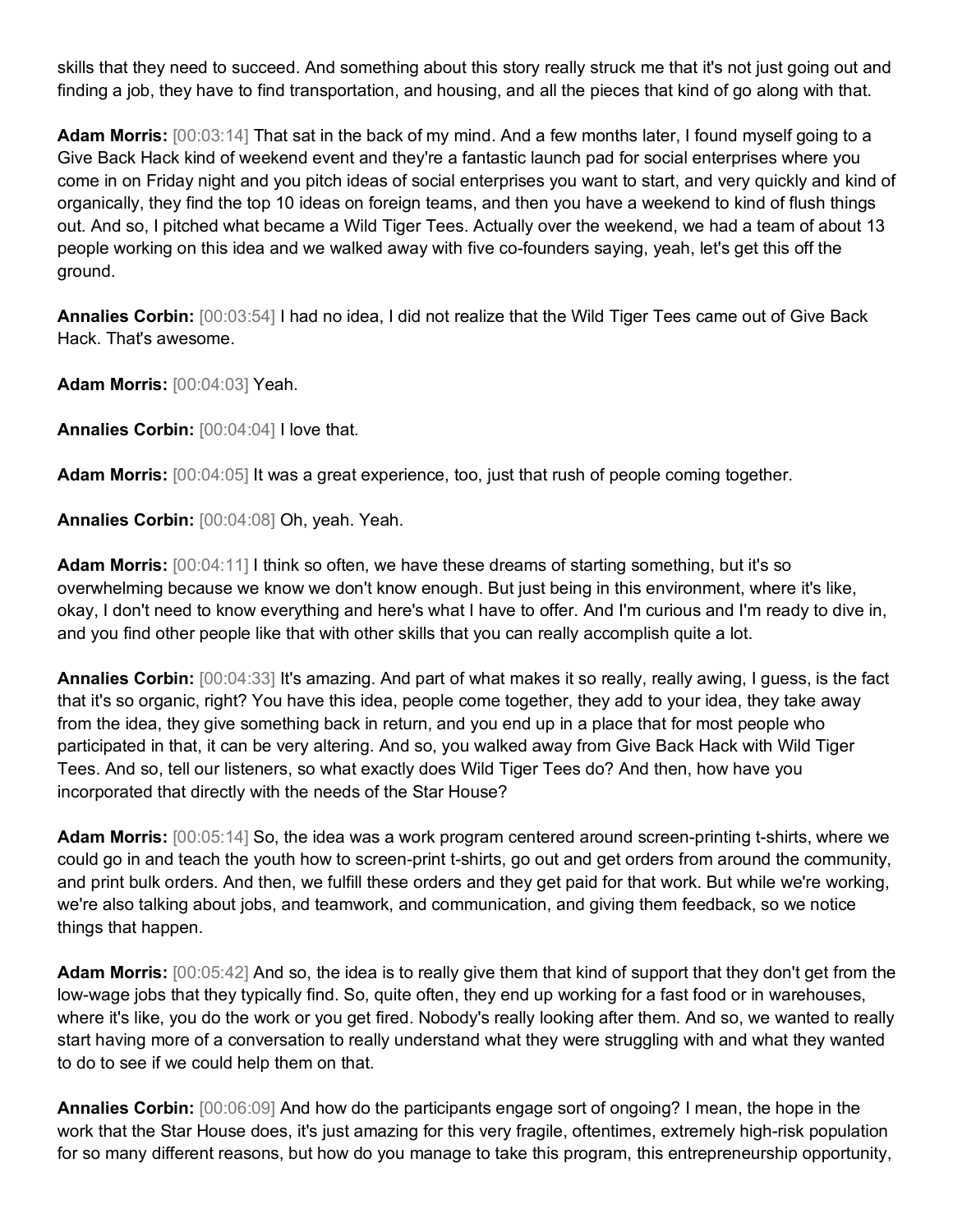and all the skill-building that you're doing, and plug in with these students, these participants ongoing within the hope that they actually won't be at the Star House long-term? So, how do you manage all that you're able to teach them and the fact that a lot of your participants are somewhat transient? How do you do that?

**Adam Morris:** [00:06:53] We look at a couple of things. So, there's youth that we'll work with on an ongoing basis. We find there's a lot of value in that, like seeing somebody week over week and being able to continue that conversation, because we'll record feedback, and we'll say, hey, this is where you were last week. And this week, I noticed you did X. And they soak up feedback so quickly.

**Adam Morris:** [00:07:15] Quite often, we'll bring somebody on and they're only there for a shift or two shifts. We're not a very big program, so we can only work with three people each week and there's always a huge demand for it. And when we started, like none of us had ever run a work program before, we had never even screen-printed t-shirts before, so we kind of, everyone was just kind of diving in, and let's figure out how this works.

**Annalies Corbin:** [00:07:40] Well, why t-shirts then, though? If none of you knew how to do that, how the heck did you walk out of Give Back Hack screen-printing t-shirts?

**Adam Morris:** [00:07:51] I think partly, I've always wanted to be an artist and I've never felt good about my art. I thought, hey, maybe screen-printing t-shirt will get me a little bit closer to that. I think I had already always been interested by t-shirt designs and how you actually make things. And so, I look for things that you could make and this is one thing that kind of came out. I'm not sure it's the best product to be doing, because at times, it's very messy and a lot can go wrong.

**Annalies Corbin:** [00:08:24] But it's really not about the product, though, is it? I mean, it's literally about the skills that you are providing to the students. You're teaching them entrepreneurship. You're teaching them basic business. So, what you make almost doesn't really matter, does it?

**Adam Morris:** [00:08:40] No. And I think one thing that we found is that not knowing is really powerful because we can bring in the youth to say, hey, we're having a problem, how do we figure this out? And it's not just us trying to figure it out, but they start realizing that they have that power to make their suggestions, because they see things, they're doing this process, and then they say, hey, wait a minute, maybe it's more effective if I try this. And so, there's a lot of experimentation. And I think that's a very key component of entrepreneurship or any job that you do. Like if you have the skill to figure things out and feel like you're empowered to just contribute to the entire process, you excel a lot faster in what you do.

**Annalies Corbin:** [00:09:22] So, do you ever then, with this program or the things that you've learned through Give Back Hack and the fact that you've participated in See Change, and some of the other social and entrepreneurship social venture endeavors that have happened locally, I mean, one of the things that I love about every single one of those is the fact that people enter whatever that environment, that program, that experience is, and they leave very different.

**Annalies Corbin:** [00:09:48] And for me, one of the things that really resonates with those experiences is the power of what one can learn and how quickly an accelerated one can learn where that's the immersive environment that you're placed in to learn whatever the thing happens to be. And I know that sounds very circular, but my point is, and I have said this many, many times, and I may have even said it to you when we last spoke, I don't remember, this notion that, what would happen if you take a hackathon, and start-up, and entrepreneurship, and community center, and health care center, and you launch that altogether, and you said, hey, this is going to be high school.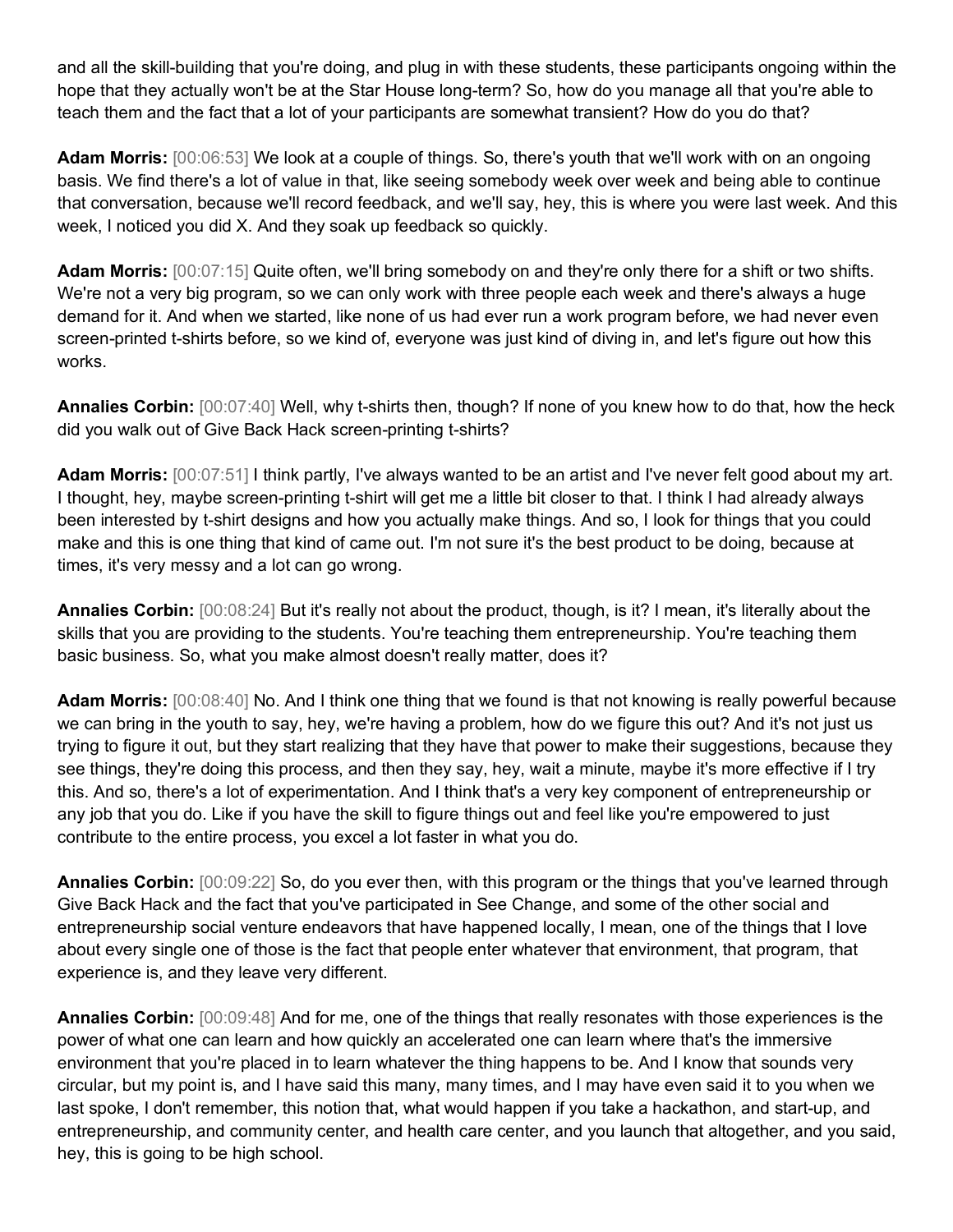**Annalies Corbin:** [00:10:33] You toss everything else that we actually think of a school, and especially in the sort of post-COVID sort of world, we've learned so much so fast about what works, what doesn't work, what we should be doing, what we shouldn't be doing, and on some levels, I feel like the Earth itself has given us a giant wake-up call, us small, tiny, little humans that the Earth has said, you're on notice, do better, be better, right?

**Annalies Corbin:** [00:11:02] And if we absorb that and say, okay, everything we know, just toss and bring in all the things that we've seen that have worked, that have been powerful, the experience that you have, why can't you go from three kids to 50 kids and imagine what that would be like? But the current structure doesn't allow for that, but what if you could take those experiences and internalize them for others?

**Adam Morris:** [00:11:28] Yeah. I think that's super powerful. There's this element of curiosity, right? When you're in a situation and you're curious, you kind of have this drive to figure things out. And what I found from Give Back Hack, and See Change, and all these programs where you bring people together in the community, it's that there's real power in peer support. CEOs do this, they get together in Vistage groups where they're kind of peer-mentoring each other and talking about the issues that they're facing. And just being able to talk, and connect, and listen leads to change and leads to learning.

**Adam Morris:** [00:12:06] Because I think if you look at the education system today, it's very much like one person is on their own learning to succeed, right? It's not a collaborative effort. And when you get out into the world, like if you look at a lot of these social enterprises that start, it is all about collaboration, right? How can people work together, and understand what the issues are, and really kind of this validating your idea, which is talking to more people and realizing that you're not alone, and together, you can really make something much better. So, I think there's this whole piece of collaboration which drives a lot of this entrepreneurship.

**Annalies Corbin:** [00:12:49] I think so, too. And I think that helping folks understand, it's not just smarter, faster, but it's smarter, faster, deeper. And if we can get to the deeper component, I think that's where the real social change can come about. When we talk about workforce and work readiness, that's the other piece that I love about the work that you're doing, because we feel that very deeply at PAST as well, what is it that we're supposed to be doing? What is the outcome we're looking for, right?

**Annalies Corbin:** [00:13:23] In my mind, it's always been, if the outcome is to have a community of participants, students, young adults, you name it, entering the world, ready to fully be an engaged citizen, how do I get there because we're not getting there the way we've been doing it? And so, one of the things I tell everybody that visits here when they're asking about what's going on at the Innovation Lab itself is, look, this is a place that's, you think there's school happening here, but really, what's happening here is emerging workforce. We're literally helping folks be ready to enter the world without the stumble, but we're doing it just like what's happening in Star House, and I think the program that you're leveraging there was support, to help you be ready.

**Adam Morris:** [00:14:15] Exactly.

**Annalies Corbin:** [00:14:15] And that's a very different ethos. And so, how do you scale that?

**Adam Morris:** [00:14:20] That is a really good question. I think a lot of it is understanding what your own interests are, and what you bring to the table, and then having some focus for that, where you can come together and be part of that. I've always struggled with this, where I went through the education system and I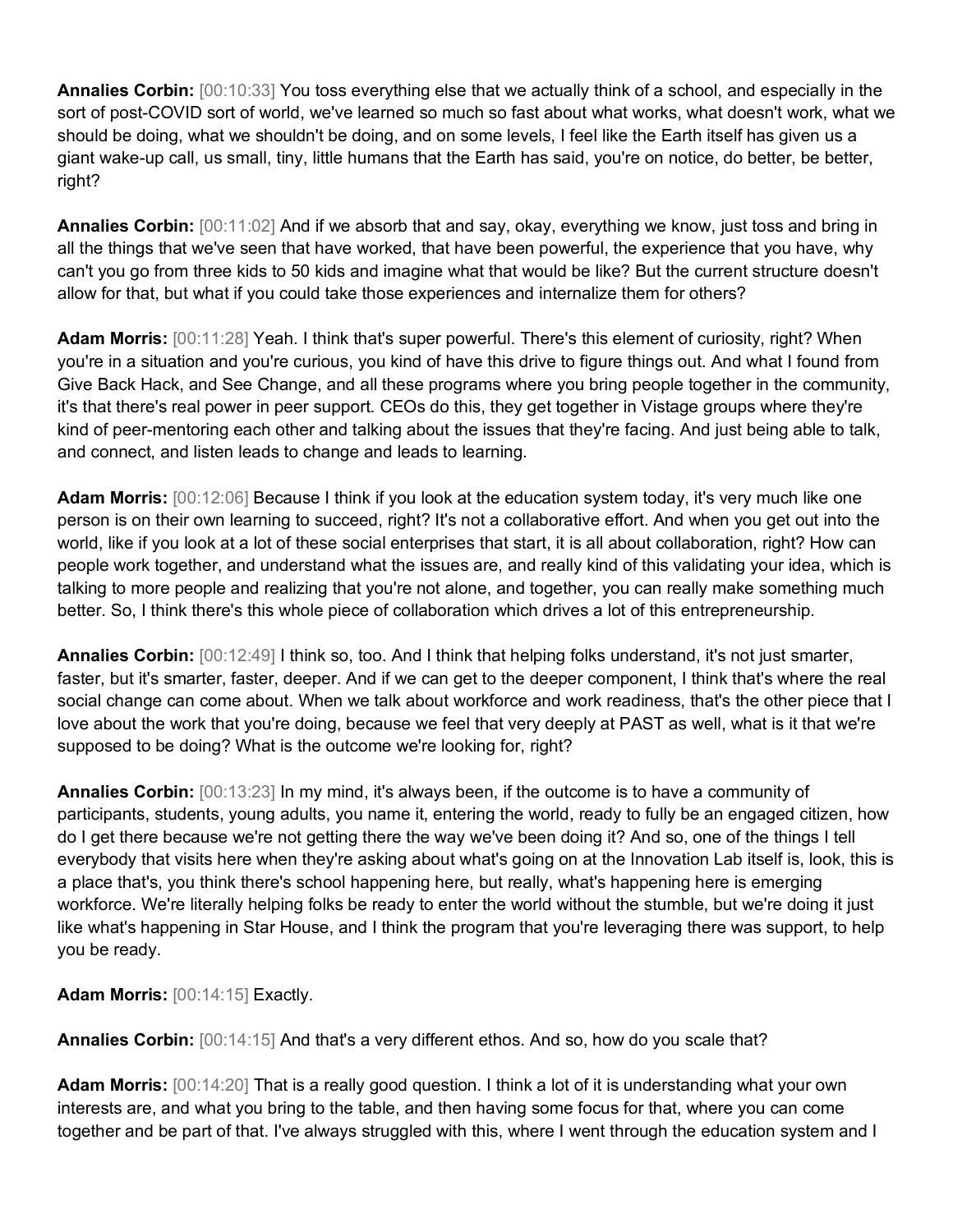ended up with a job which never felt like it quite fit. And over the years, realizing that my own skills are, one, in figuring things out and kind of exploring.

**Adam Morris:** [00:14:52] And I took the StrengthsFinder and one of my strengths was empathy. And so, realizing that some of these pieces weren't part of my day job led me to understand that, hey, I've got to go and seek that out, how do I bring that in? Because, one, there are aspects of myself that I enjoy. And everybody's different, like they have different things that come out and I think you need to be in a place where you can bring the skills that you enjoy to the table to grow and develop. But it really helps to have something that's inspiring that you can rally around. Quite often, you look in jobs, and then they're not inspiring because you're treated like an employee that doesn't matter, and you get the work done, and you earn your paycheck so you can buy things.

**Adam Morris:** [00:15:36] And there's something that's inherently not inspiring about that. But when you go to an event like Give Back Hack or through an accelerator like See Change, even if you tap into like the freelancing community, like people who are out there working for themselves, there's this different energy of, I care about this because this is my life and I'm going to figure this out. Nobody knows all the answers, but it's like, those that are willing to scratch that curiosity and figure it out make something interesting happen. So, I think one of the big pieces is, it's just finding that source of inspiration that says, yeah, this is something I care about and I want to participate in.

**Annalies Corbin:** [00:16:18] Yeah. And there's a lot to be said for that. In our work over the years with teachers from all over the country and around the world, one of the things that we always say, especially when we watch a teacher or instructor, in particular, whether it's formal or informal, whether it's in a school or it's a museum program doesn't make any difference, when we see those folks struggling, the place we always go with them, the place we try to take them back is, teach your passion. What do you love?

**Annalies Corbin:** [00:16:46] It doesn't matter that maybe you're the science teacher, but you love knitting or you love soap box cars more than anything else, you can teach whatever that thing is that you're supposed to be doing for your job via your passion if you just think about where your passion has to do with that and how you sort of draw on that sort of internal self-worth. I think back to your point, lots of folks end up doing things and it's just like, it's just a job. And although I suspect we can't collectively change that sort of experience or ethos for everybody, we could probably sort of change a lot of the dynamic by helping folks recognize that the thing that you're passionate about is something that you can actually work through and with.

**Adam Morris:** [00:17:34] Yeah. And even that it's possible to figure out your passion if it's not delivered to your doorstep.

**Annalies Corbin:** [00:17:42] Yeah. Amazon doesn't bring your individualized passion in a box, and say, here you go, open this up, right? Quite frankly, you have to explore to find it. And I think, again, that's the beauty of some of those pieces of being able to provide those opportunities. So, what happens next for Wild Tiger Tees? I mean, I suspect that because of COVID and what's happening in the world, the way you were doing it had to pause or at least morph, so what's next for that program, ongoing?

**Adam Morris:** [00:18:16] Yeah. So, one thing that we identified was that we're just a piece of the puzzle, right? So, in order to be truly effective, we need to plug into the right programs that can really carry them through. And so, one of those is talking to Columbus Works about, hey, can we get the people that we work with ready to go through your work program at a larger scale, where they have the connections to jobs which are going to be better suited for them, right?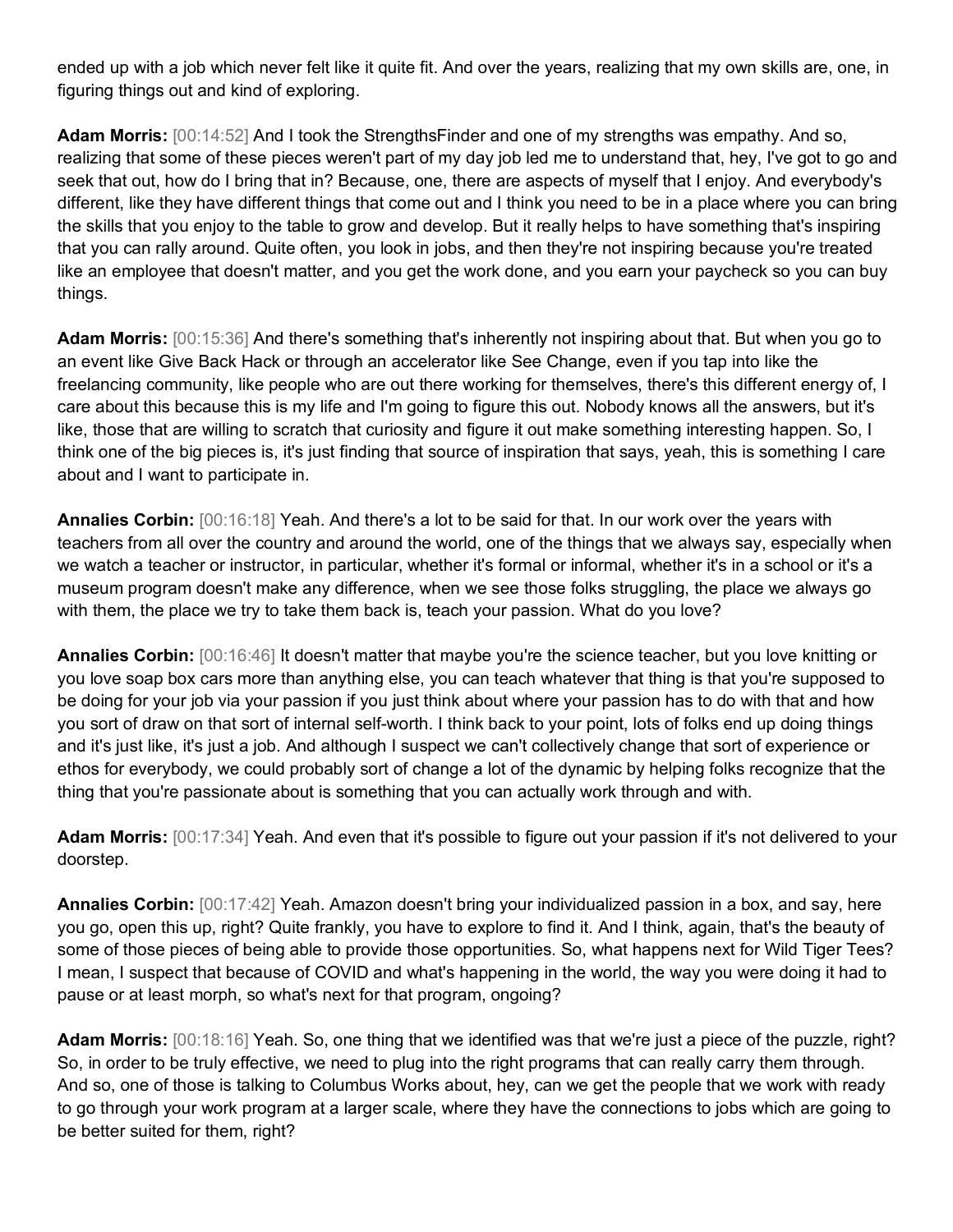**Adam Morris:** [00:18:44] What we found is that there are certain jobs where when an employer is just kind of looking out or understanding of somebody's situation and more willing to coach them or give them feedback that they're going to be more successful. And so, if we can work with partners that have connections to those companies, then we're going to be more successful in getting somebody from these temporary fast food jobs the last couple of weeks to something that's longer and stable, which will, in turn, help them with stable housing and change in the situation.

Adam Morris: [00:19:21] The youth that we work with, it's amazing, they're so different from an adult homeless population. Like they have this hope, these dreams, like these aspirations, they've been through really tough situations, whether it's abandonment, or abuse, or drugs, like really complicated stuff that they're dealing with the best that they know how. But they still have that kind of spark of, yeah, there's something that they want to do. So, I feel like if we can give them the right tools, that they'll use them, they'll jump on that, and they'll find their way.

**Annalies Corbin:** [00:19:58] Yeah. Kids are resilient. That's the thing I think people forget, right? And I think there's something to be said about that resiliency. And I think you're right. I've seen the same thing over the years that we watch kids who can come from and through a million different scenarios and circumstances that, quite frankly, adults would crumble. They would not be able to pick themselves up and move on, much less still have hopes and aspirations. And yet, to your point, we see the same thing.

**Annalies Corbin:** [00:20:28] You see that sense of sparkle, that sense of wonder, that sense of curiosity, and I'm not talking about even just the littlest kids, even in middle school, high school, and young adults, to your point, they still have that thing, it's hard to put your finger on, but it's important, right? Because it does mean, I think, that there is still aspiration. And as long as there is aspiration and there is hope, then we can do and help with some pretty amazing things. So, that's fascinating. So, again, sort of next pieces then working with Columbus Works and working with others, but the program fully coming back online, that's the plan?

**Adam Morris:** [00:21:11] Yeah. And we're moving towards that. And we've been doing a lot of work just thinking about how we can really grow our program to make the youth more involved in running the details of it, so we can expand and provide more opportunities that kind of feed on each other. So, getting youth who are there for a longer period of time to take on more responsibility, and training, and running the program so that they get that leadership experience and they can kind of grow into that as well.

**Annalies Corbin:** [00:21:43] So, how do you, as you sort of grow into these next pieces, so in addition to sort of helping the students figure out where they're going to ultimately find themselves that great job, that takes the leveraging of an awful lot of partnerships within the community, and so, how are you navigating that space? Because Columbus is an awesome place, people ask me all the time, why Columbus? And my response is, why not Columbus? Right? Columbus is a pretty amazing community.

**Annalies Corbin:** [00:22:13] And it's often not difficult to find partnerships where you sort of have to wade through and figure out what are the right ones, what's the right fit, what's the right mix. And so, how do you think about that when you're trying to figure out how I'm going to scale the t-shirt operation into sort of a meaningful next step for others? Because folks ask me that all the time, how do you navigate the partnerships? And so, when I have folks that are working, that's a question I always want to ask. So, how do you figure that out?

**Adam Morris:** [00:22:43] I think, one of my favorite entrepreneurship concepts is that of your MVP, the minimally viable product, right? What's the smallest thing that you can use to test a partnership? Is there a project or can you put one person through a program and just get their feedback? And so, I think for us, the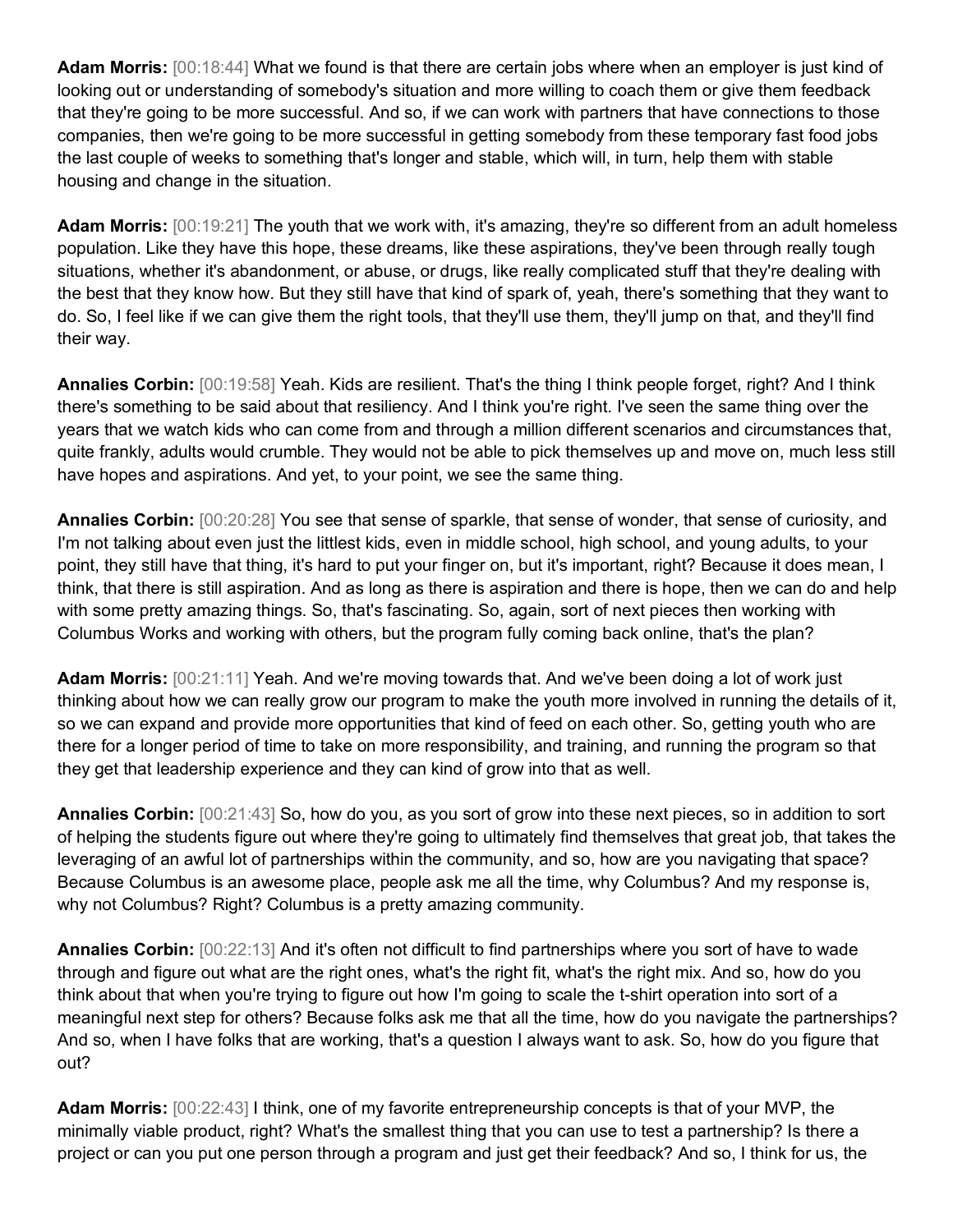next step is really, in our program, can we identify certain youth that work as leaders within our work program and test that out? Because that's going to take our work program forward.

**Adam Morris:** [00:23:19] And the Star House is working with these youth at many levels, right? So, they have a roundtable that's helping provide them support where they can get the support from the right person that they need for whatever they're facing. One thing we found from this is that everyone is completely different. They come from tough backgrounds, but every single person has something else that they're struggling with, so there's no one-size-fits-all. It's very much, you have to meet everybody where they are.

**Adam Morris:** [00:23:47] And if you look at kind of the traditional path that people go through, there's a lot of work done on these external skills developing so that you're ready, but not a whole lot of work that's been done internally on what's going on on the inside. And I think as adults, like people struggle with that constantly. You're out there in the world and things are messy, but inside, you don't really know how to navigate or develop yourself. And so, I think there's some element of being able to tap into that and figure out.

**Annalies Corbin:** [00:24:21] Yeah, I would agree with that. I think that somewhere along the way, we decided that, the developing our skills, external skills, however you want to put that, work skills became paramount to developing human skills, right? And so, I think we need to flip that back again and do think about that, we have a set of unique characteristics, humans, and yet, we have to be able to develop our humanness.

**Annalies Corbin:** [00:24:56] Otherwise, we'll find ourselves in the midst of exactly what we're in right in this moment, right? In our community. And we can't fix those things if we don't have empathy or if we don't fully understand what it means to sort of view and be the other for all of the host of different pieces that it has. And so, I would agree with that. I mean, I think that we are confusing the ability to do stuff technologically with the ability to be and create technologically.

**Adam Morris:** [00:25:30] Exactly. And I think there's something really powerful about that beingness, and that creativeness, and even just how we connect with each other, that is just really satisfying and it enriches our experience. But quite often, what you see in the world is valued as more productivity or fitting into a role and producing X. And part of that has to do with just capitalism in general. It's like, the system is designed to produce more and to concourage that consumption and production, and consumption and production.

**Adam Morris:** [00:26:05] And I think so many people feel driven to work harder, to earn more money, to buy more stuff that they lose grasp of like either doing it or what's really important. And so, stepping back and understanding these connections that we share really takes that forward. And I think that's one of my draws towards social entrepreneurship. I used to volunteer a lot, and going out and just working with people in the community, you start to realize how similar you are somehow working together just brings so much life and so much character to it. And there's a lot of really exciting stuff that comes from that.

**Annalies Corbin:** [00:26:49] There is. That human connection cannot be underscored. And we miss it when we don't have it, and we also, I think, probably sometimes, even in the moment, don't understand how powerful it is. But with the opportunity to reflect and think about it, we can help ourselves get there. So, there's definitely something to be said for that. So, I always try to sort of wrap up the program with sort of asking about the big giant lobs. And I think for you, for the folks that are listening and thinking about how they could tap into some of the similar experiences that you've been able to leverage and launch in your work with the Star House and other places in the community, sort of, what would your best set of recommendations be to somebody saying, should I do this thing?